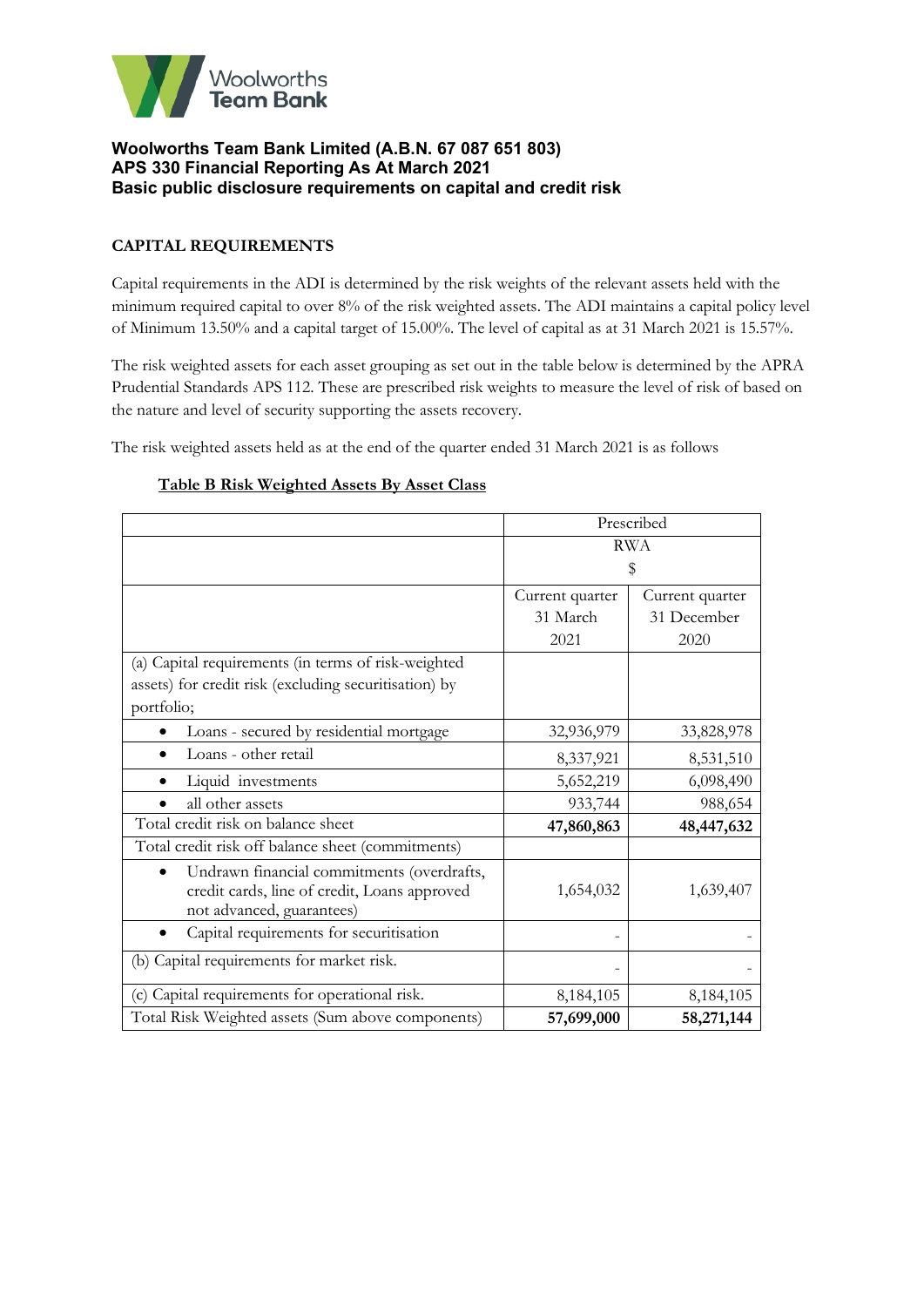

### **CAPITAL HELD BY THE ADI**

The capital held by the ADI exceeds the policy and minimum capital prescribed by the APRA Prudential standards. This excess facilitates future growth within the ADI.

The capital ratio is the amount of capital described in Table C divided by the risk weighted assets

#### **Table C**

|                      |                         | Capital         | Capital Ratio   |                 |  |
|----------------------|-------------------------|-----------------|-----------------|-----------------|--|
|                      |                         |                 |                 |                 |  |
|                      | Current quarter         | Current quarter | Current quarter | Current quarter |  |
|                      | 31 March<br>31 December |                 | 31 March        | 31 December     |  |
|                      | 2021<br>2020            |                 | 2021            | 2020            |  |
| Common Equity Tier 1 | 8,710,287               | 8,664,968       | $15.10\%$       | 14.87%          |  |
| Tier 1               | 8,710,287               | 8,664,968       | $15.10\%$       | 14.87%          |  |
| Total Capital        | 8,981,244               | 8,934,881       | $15.57\%$       | 15.33%          |  |

#### **CREDIT RISK**

#### **(i)CREDIT RISK – INVESTMENTS**

Surplus cash not invested in loans to members are held in high quality liquid assets. This included the funds required to be held to meet withdrawal of deposits by members of the ADI.

The ADI uses the ratings of reputable ratings agencies to assess the credit quality of all investment exposure, where applicable, using the credit quality assessment scale in APRA prudential Guidance in APS112. The credit quality assessment scale within this standard has been complied with.

The table D below excludes the Equities and off balance sheet exposures. Off balance sheet exposures are set out in the table F that follows

The exposure values associated with each credit quality step are as follows in Table D: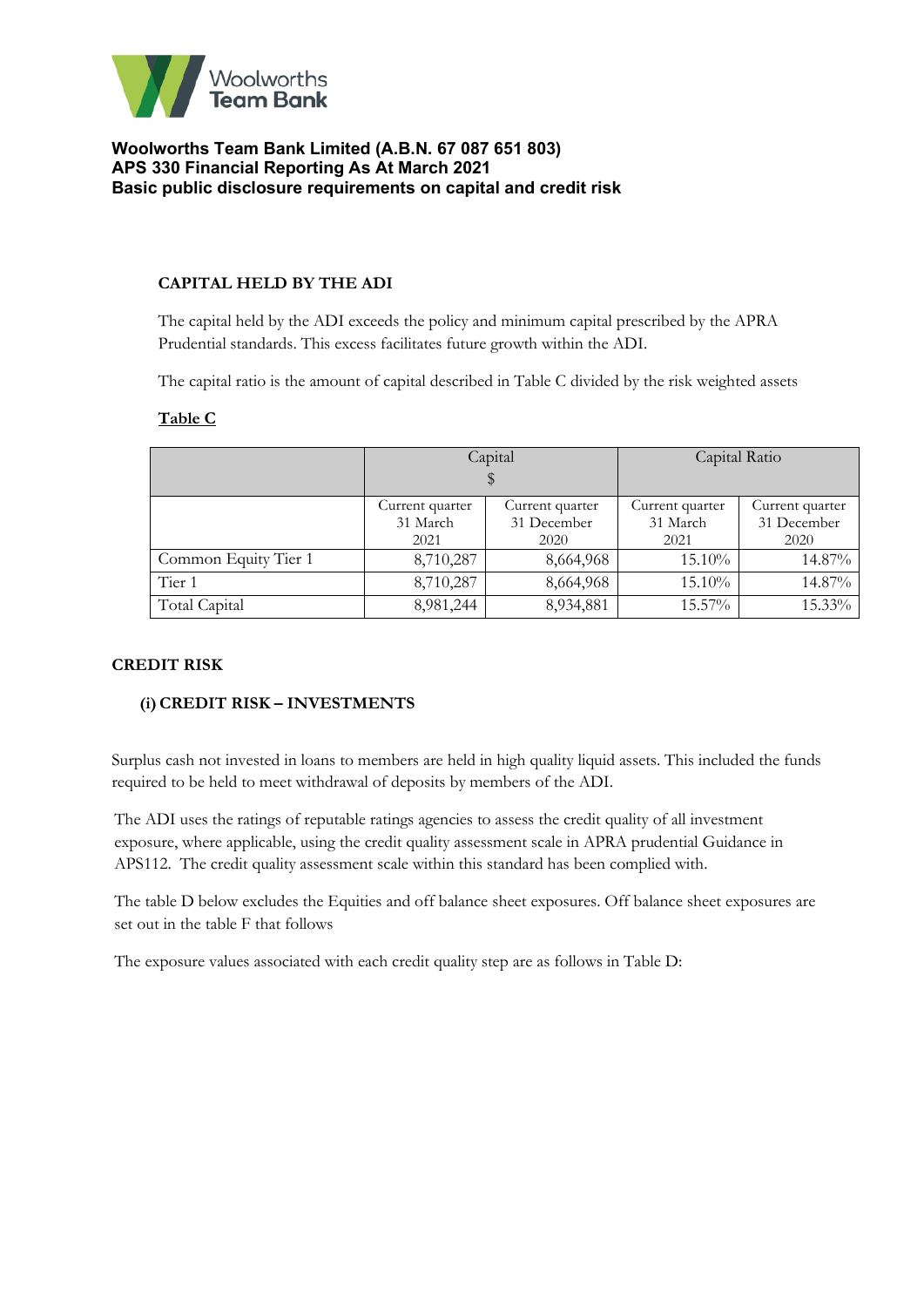

## **Table D**

# **Current Quarter 31 March 2021**

|                | Current quarter |                   |                          |                          |                |                |
|----------------|-----------------|-------------------|--------------------------|--------------------------|----------------|----------------|
| Investments    | Average gross   | Carrying value on | Past due                 | Impaired                 | Specific       | Increase in    |
| with banks and | exposure in     | balance sheet     | facilities               | facilities               | Provision      | specific       |
| other ADI's    | quarter         |                   |                          |                          | as at end      | provision      |
|                |                 |                   |                          |                          | of qtr         | and write      |
|                |                 |                   |                          |                          |                | offs in qtr    |
|                |                 |                   | \$                       | \$                       | \$             |                |
| Cuscal         | 10,509,885      | 8,220,094         |                          |                          | ۰              |                |
| <b>Banks</b>   | 13,283,544      | 15,945,522        | $\overline{\phantom{0}}$ | $\overline{\phantom{a}}$ | $\sim$         | $\blacksquare$ |
| Government     | 8,666,056       | 10,995,211        |                          |                          | ۰              |                |
| Total          | 32,459,485      | 35,160,826        |                          |                          | $\blacksquare$ |                |

# **Previous quarter 31 December 2020**

|                | Previous quarter |                   |            |            |              |             |  |
|----------------|------------------|-------------------|------------|------------|--------------|-------------|--|
| Investments    | Average gross    | Carrying value on | Past due   | Impaired   | Specific     | Increase in |  |
| with banks and | exposure in      | balance sheet     | facilities | facilities | Provision as | specific    |  |
| other ADI's    | quarter          |                   |            |            | at end of    | provision   |  |
|                |                  |                   |            |            | qtr          | and write   |  |
|                |                  |                   |            |            |              | offs in qtr |  |
|                |                  |                   | \$         | \$         |              |             |  |
| Cuscal         | 11,538,051       | 10,780,600        |            |            | ۰            |             |  |
| <b>Banks</b>   | 14,296,418       | 15,047,014        |            |            | ۰            |             |  |
| Government     | 5,751,979        | 8,001,577         |            |            | ۰            |             |  |
| Total          | 31,586,449       | 33,829,192        |            |            | ۰            | $\sim$      |  |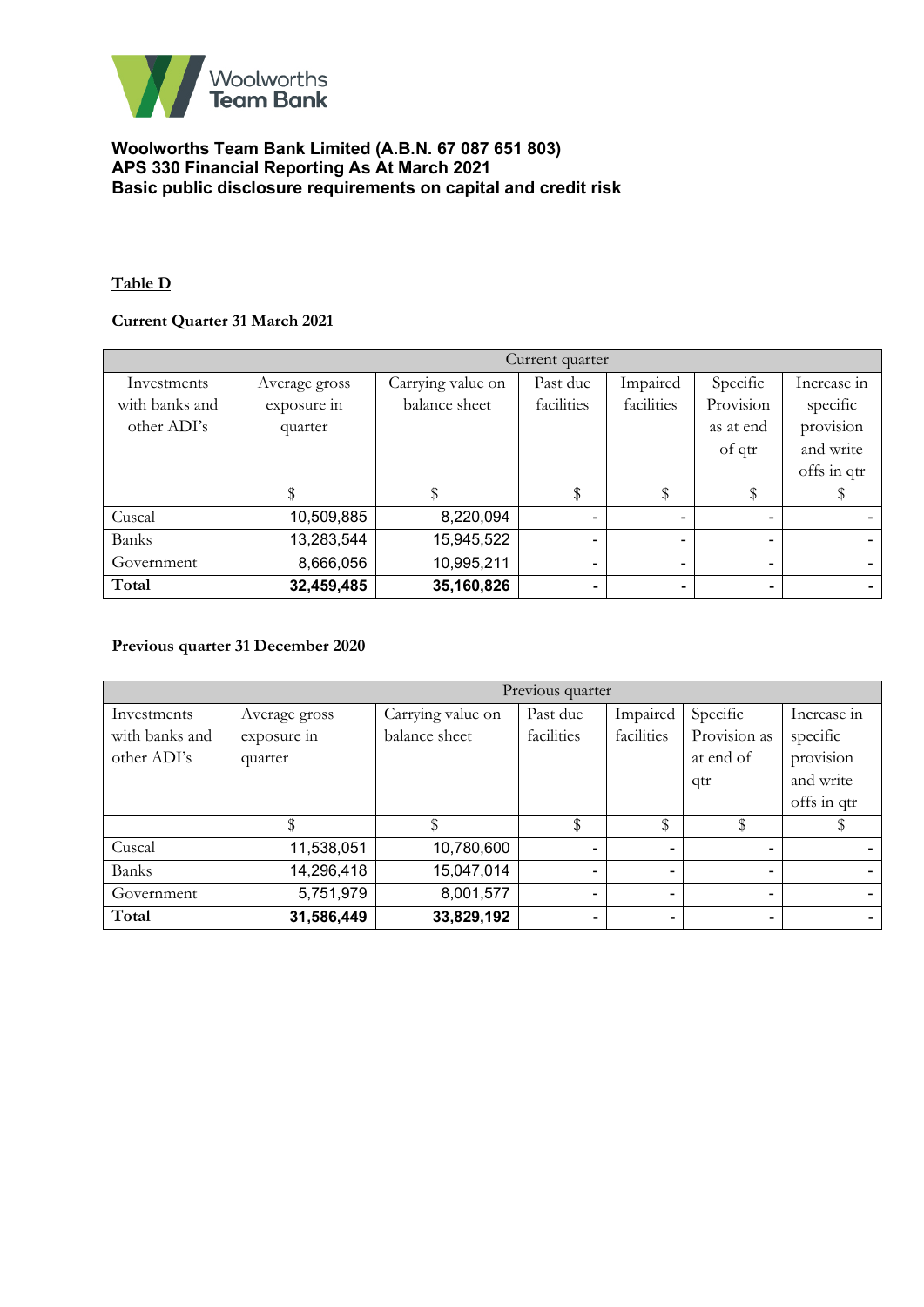

# **CREDIT RISK – LOANS**

The classes of loans entered into by the ADI are limited to loans; commitments and other non-market offbalance sheet exposures. The ADI does not enter into debt securities; and over-the-counter derivatives.

### **Impairment details**

The level of impaired loans by class of loan is set out below. In the note below -

- Carrying Value is the amount of the balance sheet gross of provision (net of deferred fees)
- Past due loans is the 'on balance sheet' loan balances which are behind in repayments past due by 90 days or more but not impaired
- Impaired loans are the 'on balance sheet' loan balances which are at risk of not meeting all principle and interest repayments over time
- Provision for impairment is the amount of the impairment provision allocated to the class of impaired loans
- The losses in the period equate to the additional provisions set aside for impaired loans, and bad debts written off in excess of previous provision allowances.

The impaired loans are generally not secured against residential property. Some impaired loans are secured by bill of sale over motor vehicles or other assets of varying value. It is not practicable to determine the fair value all collateral as at the balance date due to the variety of assets and condition

The analysis of the ADI's loans by class, is as follows in Table E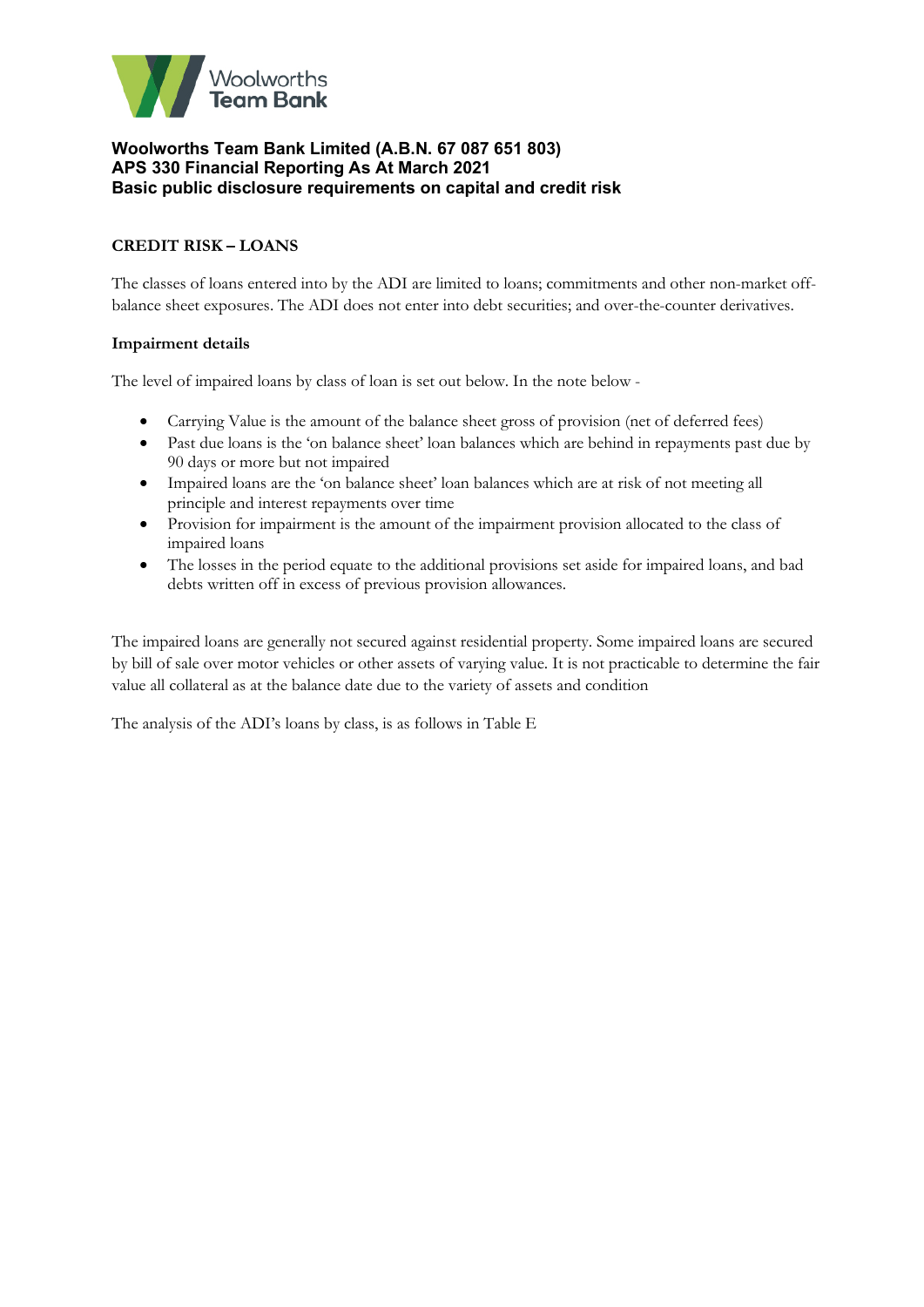

**Table E** [excludes off balance sheet exposures or equities. Off balance sheet exposures are set out in the table F that follows]

# **Current Quarter** 31 March 2021

| Loans        | Gross       | Gross      | Commitment   | Past due   | Impaired   | Specific  | Increase    |
|--------------|-------------|------------|--------------|------------|------------|-----------|-------------|
| Portfolio    | exposure    | exposure   | s – redraws, | facilities | facilities | Provision | in specific |
|              | value -     | value on   | overdraft    |            |            | as at end | provision   |
|              | Average for | balance    | facilities   |            |            | of qtr    | and write   |
|              | the period  | sheet      | undrawn      |            |            |           | offs in qtr |
|              |             |            |              |            |            |           |             |
|              | \$          | \$         | \$           | \$         | \$         | \$        | \$          |
| Mortgage     | 91,701,583  | 91,502,873 | 8,467,092    |            |            |           |             |
| secured      |             |            |              |            |            |           |             |
| Personal     | 7,746,217   | 7,536,780  | 29,300       | 53,454     | 53,454     | 90,271    | 4,824       |
|              |             |            |              |            |            |           |             |
| Overdrafts & | 858,331     | 903,267    | 1,031,240    | 12,300     | 12,589     | 11,856    | $-5,379$    |
| Credit cards |             |            |              |            |            |           |             |
| <b>Total</b> | 100,306,131 | 99,942,920 | 9,527,632    | 65,754     | 66,043     | 102,126   | $-555$      |
|              |             |            |              |            |            |           |             |

### **Previous quarter** 31 December 2020

| Loans        | Gross       | Gross      | Commitment      | Past due   | Impaired   | Specific  | Increase    |
|--------------|-------------|------------|-----------------|------------|------------|-----------|-------------|
| Portfolio    | exposure    | exposure   | $s - redraws$ . | facilities | facilities | Provision | in specific |
|              | value -     | value on   | overdraft       |            |            | as at end | provision   |
|              | Average for | balance    | facilities      |            |            | of qtr    | and write   |
|              | the period  | sheet      | undrawn         |            |            |           | offs in qtr |
|              |             | \$         | \$              | \$         | \$         |           |             |
| Mortgage     | 91.726.274  | 90,696,663 | 8,349,839       |            |            |           |             |
| secured      |             |            |                 |            |            |           |             |
| Personal     | 7,808,565   | 7,736,299  | 24.300          | 49,522     | 49,522     | 85,447    | 14,369      |
|              |             |            |                 |            |            |           |             |
| Overdrafts & | 838,788     | 897,893    | 911,669         | 16.974     | 17,693     | 17.235    | $-7,481$    |
| Credit cards |             |            |                 |            |            |           |             |
| <b>Total</b> | 100,373,628 | 99,330,855 | 9,285,808       | 66,496     | 67,215     | 102,682   | 6,887       |
|              |             |            |                 |            |            |           |             |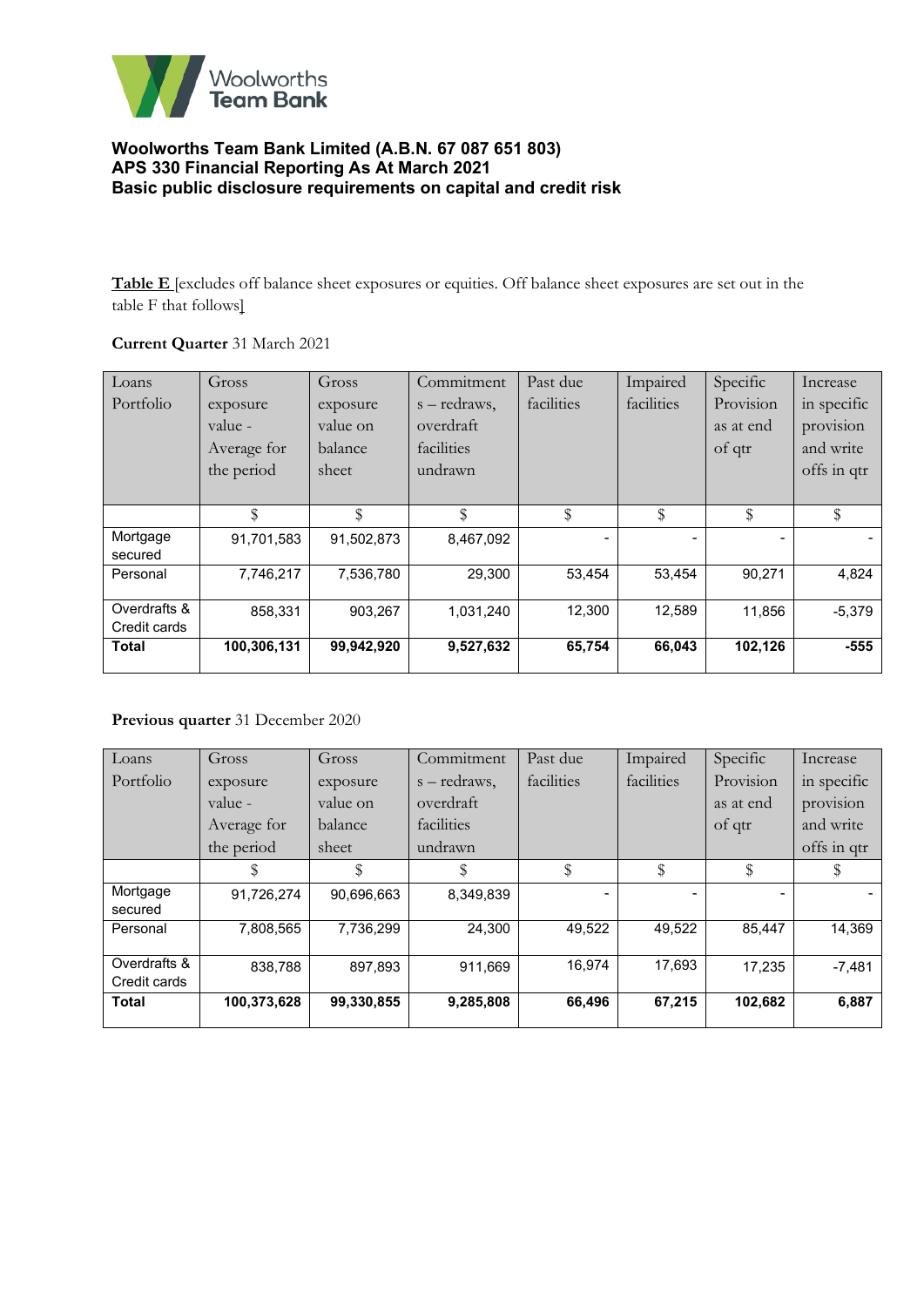

### **General Reserve for Credit Losses**

This reserve is set aside to quantify the estimate for potential future losses in the loans and investments.

In addition to the provision for impairment, the board has recognised the need to make an allocation from retained earnings to ensure there is adequate protection for members against the prospect that some members will experience loan repayment difficulties in the future.

The reserve has been determined on the basis of the past experience with the loan delinquency and amounts written off.

The value of the reserve is amended to reflect the changes in economic conditions, and the relevant concentrations in specific regions and industries of employment within the loan book.

|         | Current quarter<br>31 March 2021 | Current quarter<br>31 December 2020 |
|---------|----------------------------------|-------------------------------------|
| Balance | 270,957                          | 269,913                             |